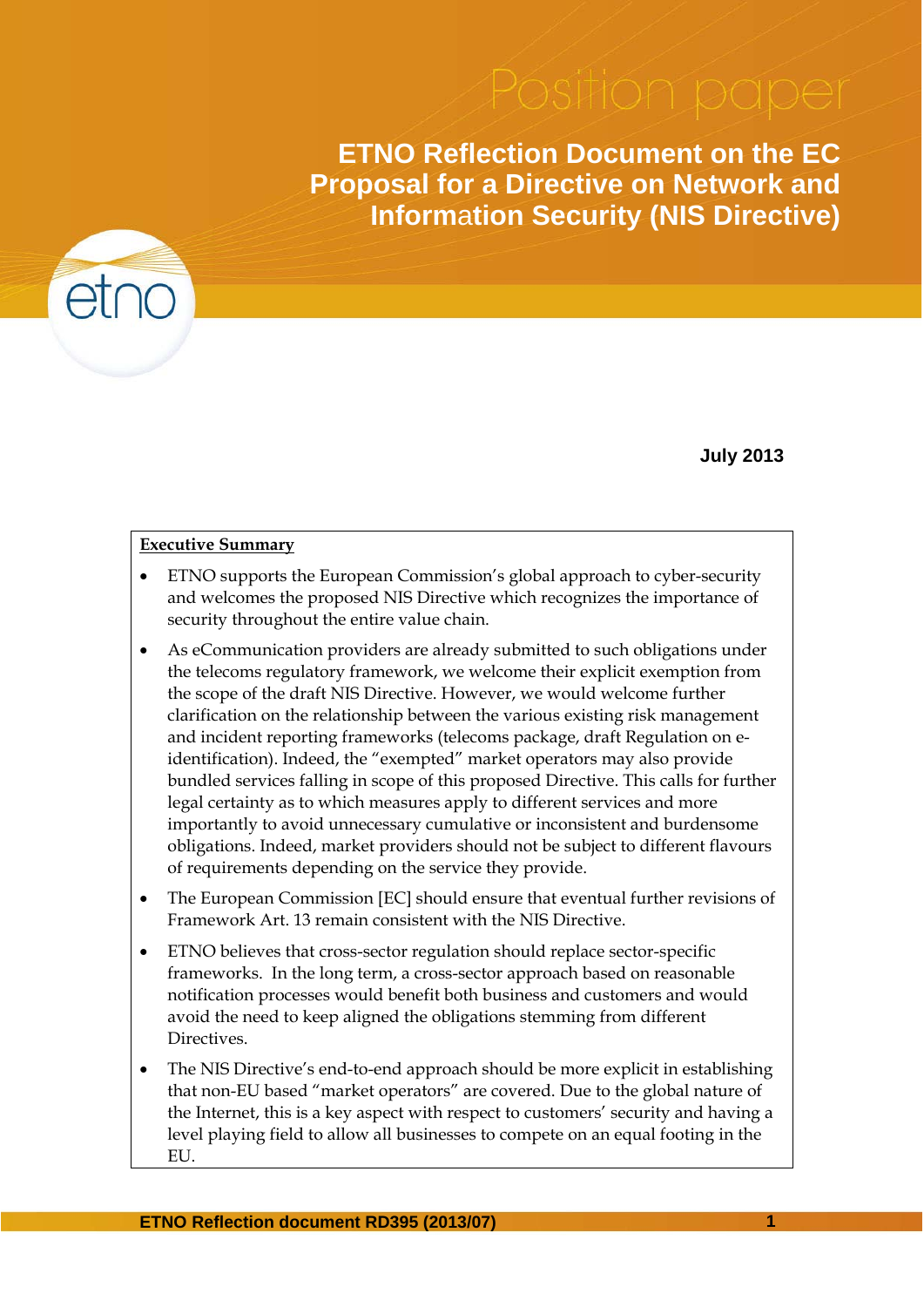ETNO welcomes the launch of the NIS platform as a way to consult all stakeholders of the global ICT value chain and exchange best practices. We welcome the DG Connect representative's statement that this Platform intends to guarantee a balanced cooperation between the public and private sector. ETNO would like to propose a NIS platform working group dedicated to the international enforcement of NIS obligations.

## **Introductory Remarks**

ETNO welcomes the Commission's recent initiatives on Cybersecurity, in particular the European Cybersecurity Strategy and the accompanying Proposal for a Directive on Network and Information Security, as a major contribution to enhanced consumer trust and confidence in the digital era.

ETNO members take security very seriously. It is essential not only to protect their own networks and services but also that of their customers. Indeed, cybersecurity has both commercial and business value. We believe that any approach to cybersecurity must strike a balance between enhancing citizens' cybersecurity rights on the one hand whilst minimizing barriers to innovation for companies and providing the necessary flexibility for market operators to protect their networks and services. Indeed, there is no one-size-fits-all for risk management. Cybersecurity needs vary considerably depending on the sector (e.g. critical infrastructures, government etc.), the type of users (consumers vs enterprises), types of data etc.

A secure cyberspace is essential for a well-functioning Digital Single Market as Trust enables consumers to buy goods and services online and to take advantage of innovative services.

ETNO members have always been committed to high levels of security and resilience which are essential for the delivery of quality services. Security and secure networks and services are of the utmost importance. In today's globally connected world, Internet security is paramount, helps build consumer trust in services and so helps drive the growth of the digital economy. In most cases, security is considered as a quality differentiator and is at the core of the e-communications provider's business. Responsible operators devote a significant part of their budget to providing secure services and to promoting their ability to do so. Failure to lay such importance on security would lead to reputational damage, a loss of consumer confidence in services/providers and an increased liability risk. Security is also an element of differentiation as customers consider security key in their decision to choose one or another provider.

All the obligations and requirements established under the proposed NIS Directive must comply with the principles recognized by the Charter of Fundamental Rights of the European Union, notably, the right to respect for private life and communications, the protection of personal data, the freedom to conduct a business, the right to property, the right to an effective remedy before a court and the right to be heard. This Directive must be implemented according to these rights and principles.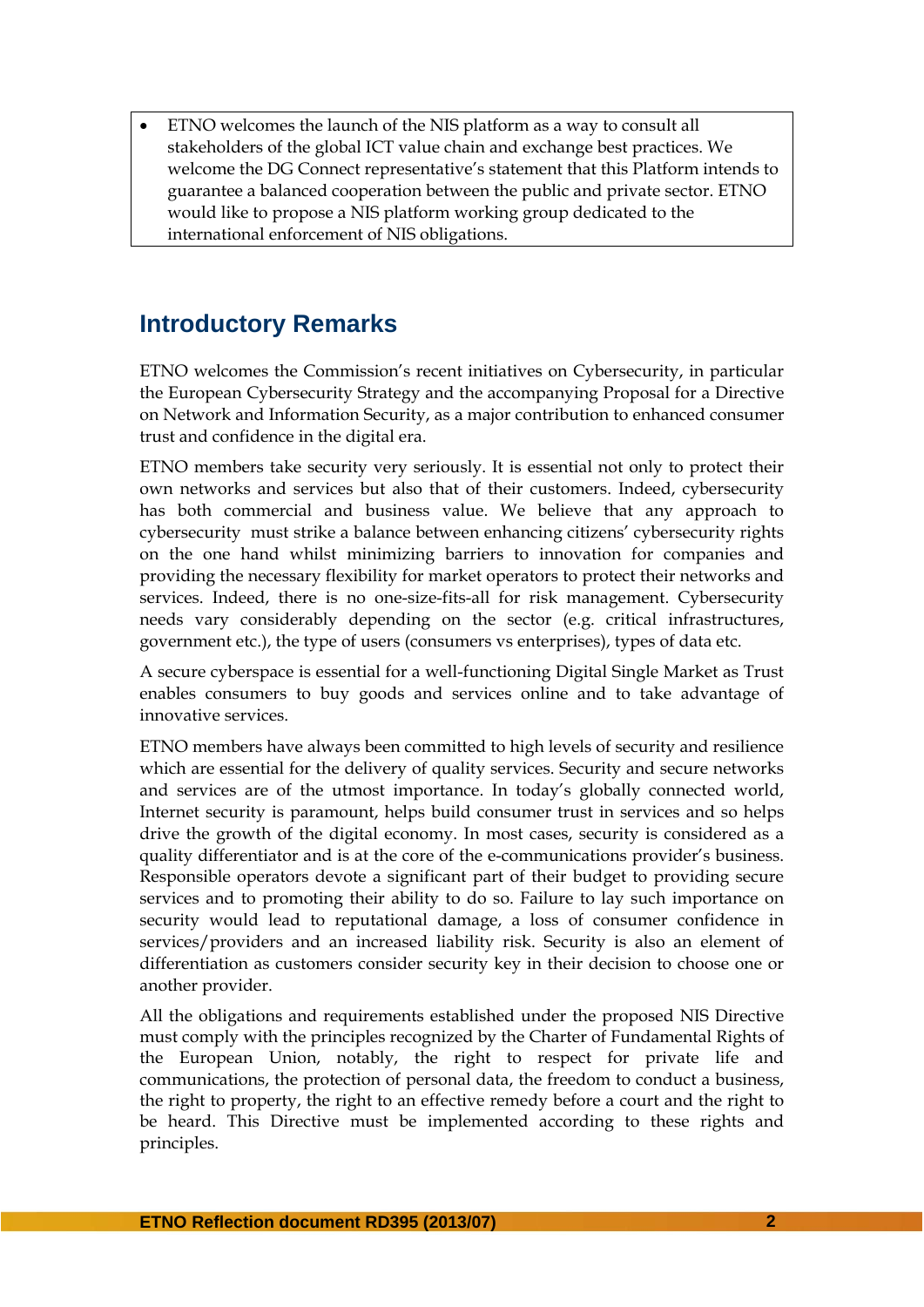# **Specific Comments**

### **Scope**

Cybersecurity should be a shared responsibility amongst all actors: Administrations, private sector and consumers. Therefore, ETNO welcomes the proposed NIS Directive which recognises the importance of security throughout the entire value chain. ETNO supports the extension of security requirements to all Internet enablers as an essential element to create a level playing field and to ensure that all players offering services to EU citizens are subject to the same basic security requirements.

Currently, and based on art. 13a and art. 13b of the Framework Directive (Directive 2009/140/EC), only e-communications service providers are subject to obligations regarding minimum security requirements and the reporting of security incidents.

Against this background, we welcome the recognition that a number of market players are excluded from the scope because they already fall under existing obligations (e-communication providers and trust service providers). We feel that further clarification on the relationship between the various existing risk management and incident reporting frameworks (telecoms package, draft Regulation on e-identification) is needed. Indeed, the "exempted" market operators may also provide bundled services falling within the scope of this proposed Directive (eg cloud services). This calls for further legal certainty as to which measures apply to different services and more importantly to avoid unnecessary cumulative or inconsistent and burdensome obligations. Indeed, market providers should not be subjected to different flavours of requirements depending on the service they provide. This aspect also needs to be taken into consideration with regards to the designated "competent authority".

The e-communications services and network providers are increasingly competing with new players from outside the telecoms sector and often outside the EU. It is important that all actors of the value chain providing services of key societal and economic value be subject to the same obligations, namely, the requirements to adopt risk management practices and to report security breaches. Independently of their geographical location or their economic sector, all providers offering the same services shall be subject to the same requirements in order to achieve a true level playing field for all businesses to compete on equal footing in the EU and to guarantee a consistent consumer experience.

Software and hardware manufacturers, currently excluded from the scope of the Directive, should also be covered by the proposed Directive as this would help to create "a single market for cybersecurity products", one of the objectives of the Strategy, thus ensuring a higher level of security and resilience along the whole value chain. All telcos must comply with an operational and security validation procedure for equipment from external manufacturers. This validation must be based on tests and models stipulated by internationally recognized recommendations (for example, ISO 27000, among others) and on their own experience (regulatory and internal security policies resulting in operating procedures for the verification of appropriate security levels in the equipment).

However, given the limitations regarding the tests that telcos can carry out on any given equipment, it is impossible to discern whether such equipment: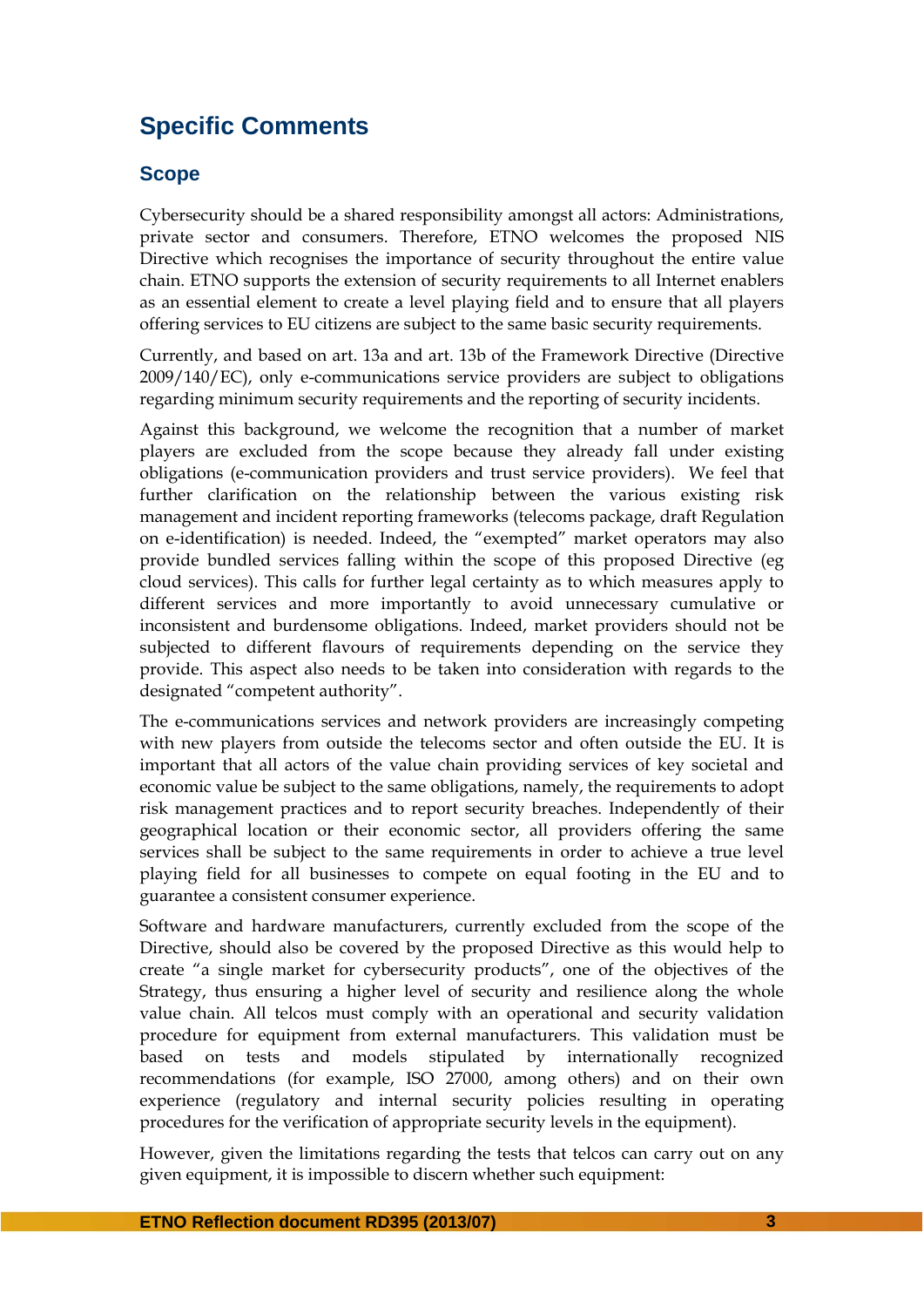- will fail in situations not covered by the tests (as it is not feasible from a technological point of view to generate a model of tests that verifies each and every one of the technical circumstances that may occur during the life span of a given product)

- contains any security vulnerabilities that will be discovered in the future

- will have a timely update or "security patch" to fix the vulnerabilities that are found

Telecoms operators have legal responsibilities. If any responsibility is breached for reasons outside the control of the telco, such as those expressed above in the limitations of equipment testing, ETNO companies shall be exempt from any liability, which shall then be directed to the manufacturer.

Currently the hardware and software manufacturer has no legal responsibility regarding security issues generated by their equipment. In other sectors (for example the automotive or aeronautics sector) the equipment manufacturer is responsible for severe failures that can occur with its components. Following this reasoning and given the fact that it is impossible for ETNO companies to conduct an overall security check of all components from third parties, and with evidence that the incidents were not caused due to negligence involving their operation, the responsibility for the incident shall lie with the manufacturer. The early detection and identification of potential threats are key for service providers to safeguard their customers.

Therefore, ETNO calls for the inclusion of hardware and software manufacturers within the scope of the Directive. This is justified by the importance of their role to reach the overall objective of the NIS Directive: create a culture of security and ensure a higher level of security and resilience along the whole value chain.

In this line, in its recent Opinion on Cybersecurity, the EDPS also questions why certain sectors that play an important role in network and information security have not been included in the scope of the Directive, such as manufacturers of hardware and software or providers of security software and services.

#### **Harmonisation**

Considering the global nature of the Internet, Network and Information Security challenges require a strong, coordinated European response without unnecessary regulatory burdens on e-communications service and network providers. Considering that cybersecurity is by definition cross-border, the proposal should aim to both further harmonise approaches within the EU and focus on a globally consistent approach, for instance referring to, but not being limited to, President Obama's Executive Order on Cybersecurity.

Within the EU and at international level, enhanced coordination and a common approach are needed to fight against illegal activities related to network and information security. Therefore, the European Commission should strive for better coordination (and effectiveness) at all levels in order to avoid overlaps with ongoing initiatives and to benefit from already agreed principles, and should seek closer cooperation with international partners around the globe.